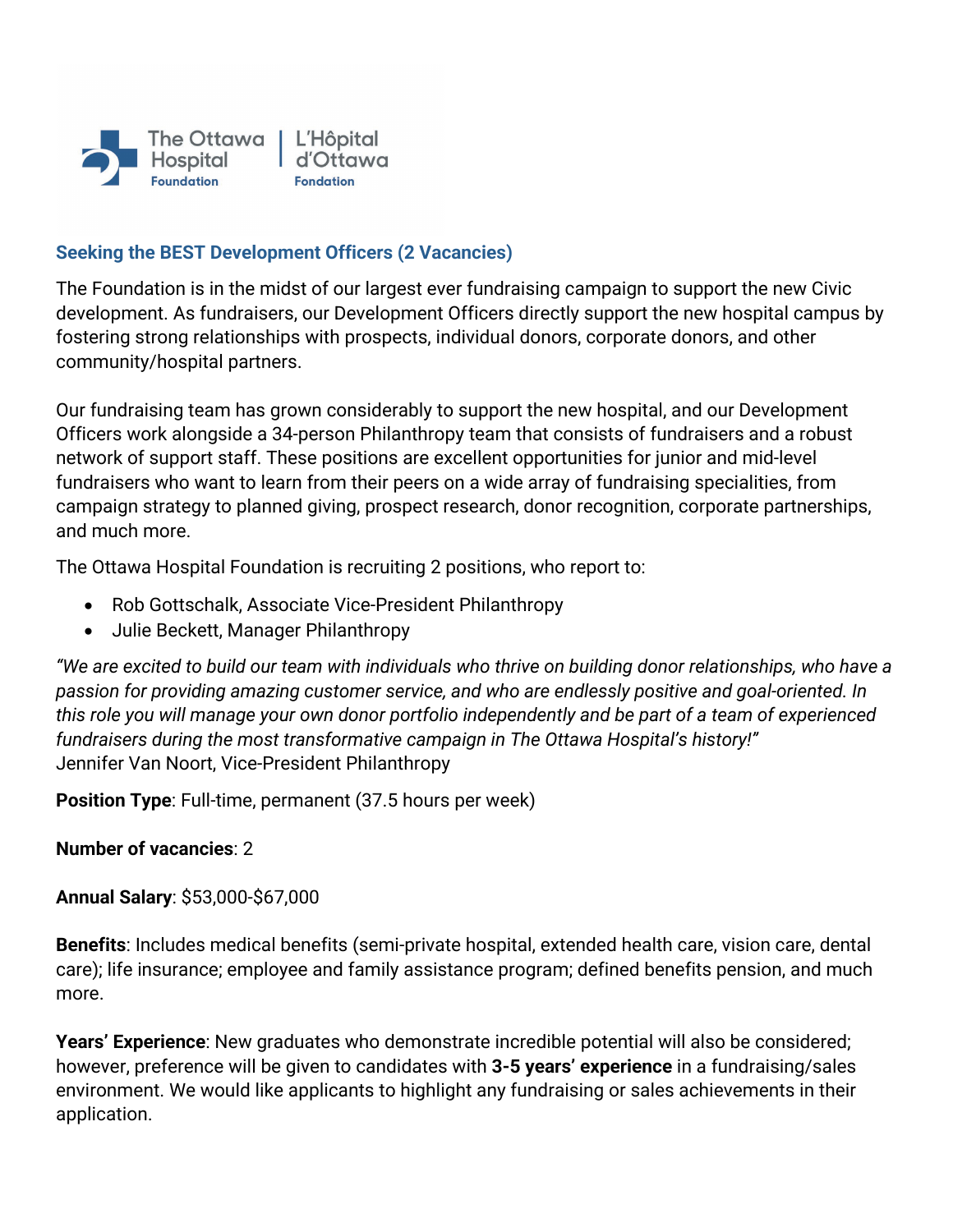**Location**: Ottawa, Ontario. Predominantly telecommuting with flexible arrangements (likely a hybrid model) available when our office reintegrates later in 2022 (date TBD). Onsite work is conducted in non-clinical areas of The Ottawa Hospital's Civic (1053 Carling Avenue) General (501 Smyth Road) and Riverside (1967 Riverside Drive) campuses, as well as the Irving Greenberg Family Cancer Centre (3045 Baseline Road). Development Officers will also meet in-person with donors at various other locations, as COVID-19 and workplace safety regulations permit.

**COVID-19 Safety Protocol**: The Ottawa Hospital Foundation complies with all health and safety regulations that are established by The Ottawa Hospital's Occupational Health and Safety Department (masking, social distancing, daily health screenings etc.).

**Language**: English essential, French is considered an asset.

# **About Us**

The Ottawa Hospital is one of Canada's largest learning and research hospitals, with more than 1,100 beds, approximately 12,000 staff members and an annual budget of about \$1.2 billion.

Our focus on learning and research helps us develop new and innovative ways to treat patients and improve care. As a multi-campus hospital affiliated with the University of Ottawa, we deliver specialized care to the Eastern Ontario region, but our techniques and research discoveries are adopted around the world. We engage the community at all levels to support our vision for better patient care. From the compassion of our people to the relentless pursuit of new discoveries, The Ottawa Hospital never stops seeking solutions to the most complex healthcare challenges.

The Foundation's (TOHF) purpose is to inspire and enable support for the highest quality healthcare and world-class research at The Ottawa Hospital.

At TOHF, we are proud to have what we believe to be the best, the brightest, and the most dedicated employee team in the entire country! We have worked hard to create a work environment that fosters collaboration, creativity, and work satisfaction for all of our employees. Consistently, we are ranked as one of the highest-performing foundations in Canada.

"I am proud to be leading The Ottawa Hospital Foundation as the healthcare landscape of our city is transformed with the redevelopment of the Carling Avenue Campus. We want the best staff to join our exceptional team as we prepare for this generational opportunity." Tim Kluke, President and CEO, The Ottawa Hospital Foundation

## **Primary Responsibilities:**

- Manage a personal portfolio of prospects, individual donors, corporate donors, and other community partners with the aim of securing philanthropic gifts (\$5,000+).
- Use strategic moves management to implement comprehensive, individual plans for identifying, assessing, qualifying, cultivating, soliciting and stewarding gifts from individuals, corporations, and foundations to meet fundraising goals. This could involve the preparation of strategies, briefing notes, proposals etc.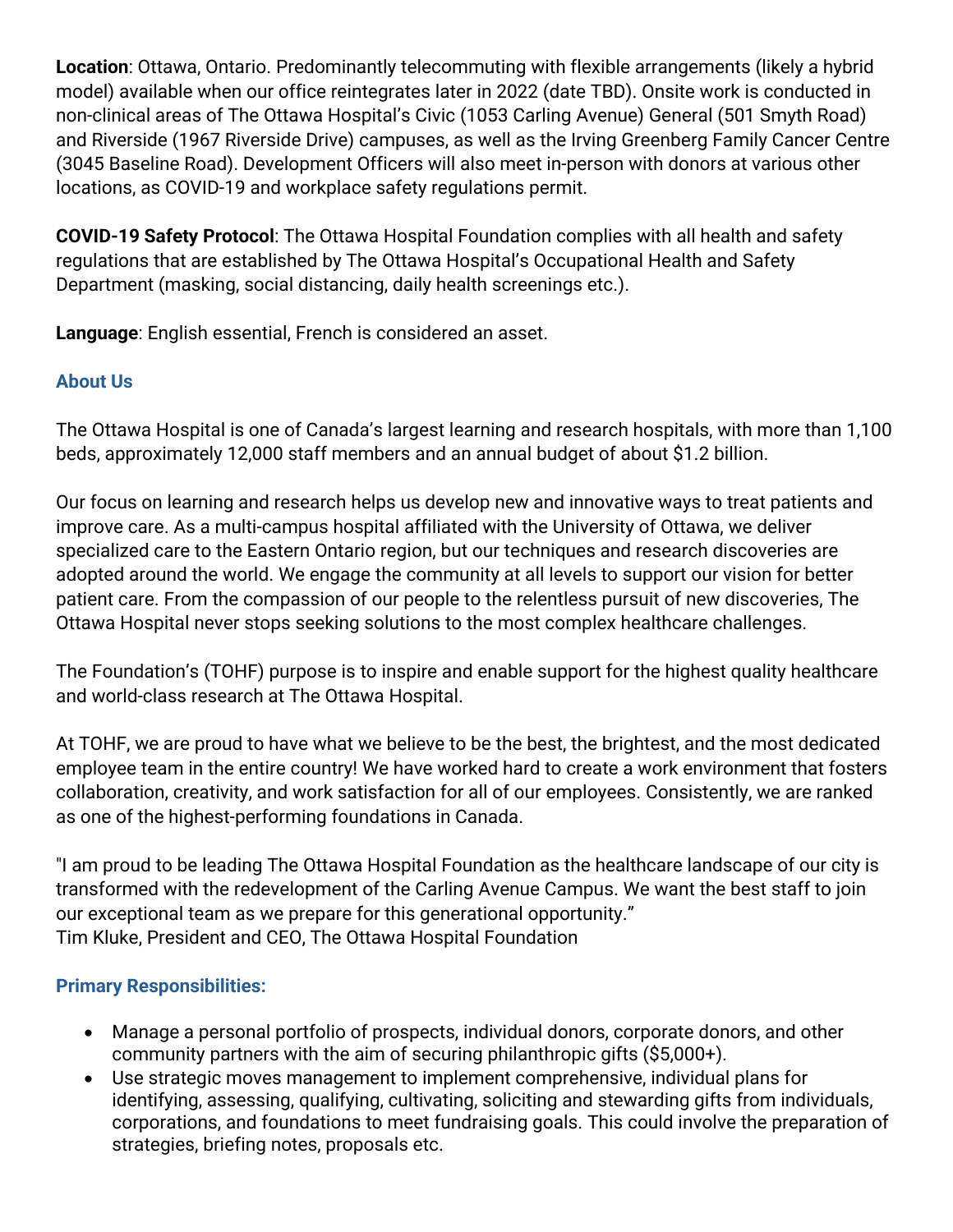- Work with corporate and community partners to identify, develop, and execute new business opportunities, including partnership-based retail initiatives, events, grant opportunities and other campaigns.
- Document all relevant activities relating to prospects, donors and volunteers in the Foundation's donor management software (Raiser's Edge).
- Work collaboratively and strategically with all members of the Foundation staff, fundraising volunteers, and hospital partners (physicians etc.) to achieve goals.
- Develop a thorough understanding of the needs and goals for approved Hospital fundraising priorities.
- Provide superior customer service to all TOHF stakeholders (donors, prospects, volunteers, hospital partners etc.) through email, telephone, and occasionally in-person while working the reception area of our offices at the Civic Campus, General Campus, and the Irving Greenberg Family Cancer Centre, as workplace health and safety regulations permit.

## **Knowledge, Skills, and Abilities**

- Experience with establishing relationships through various formal and informal cultivation, solicitation and stewardship activities.
- Exceptional interpersonal, communication, and relationship-building skills. Given the language skills of our community, bilingualism is considered an asset.
- Tact, diplomacy and maturity in dealing with clients (donors, volunteers, hospital staff, general public).
- Ability to think strategically, plan and prioritize and work proactively to meet deadlines.
- Team player; always maintains a positive attitude and a strong "get-the-job-done" work ethic.
- Advanced computer skills in Microsoft Office Suite are required. Preference will be given to candidates with fundraising database experience (Raiser's Edge/Blackbaud) and SharePoint.
- Post-secondary diploma/degree from a recognized community college, university or equivalent.

## **Operational Requirements**

- Driver's License and access to a vehicle will be a requirement of this role.
- Willingness and ability to work outside of regular business hours are required.

#### **Benefits**

The true benefit of working with The Ottawa Hospital Foundation comes from the ability to work on a team that is making a difference in our community. Everything we do has a direct impact on improving the lives of people in the Ottawa region every day. In addition to an exceptional and collaborative work environment, The Ottawa Hospital Foundation also offers an excellent compensation and benefits package, and values and supports ongoing professional development opportunities for all members of our team.

We believe that our people are our strength. Our success stems from our ability to attract and retain the best people who have a passion for our community's healthcare system and want to make a difference in your community. If you are looking for a truly unique career opportunity and a chance to work for an established, successful organization, apply today.